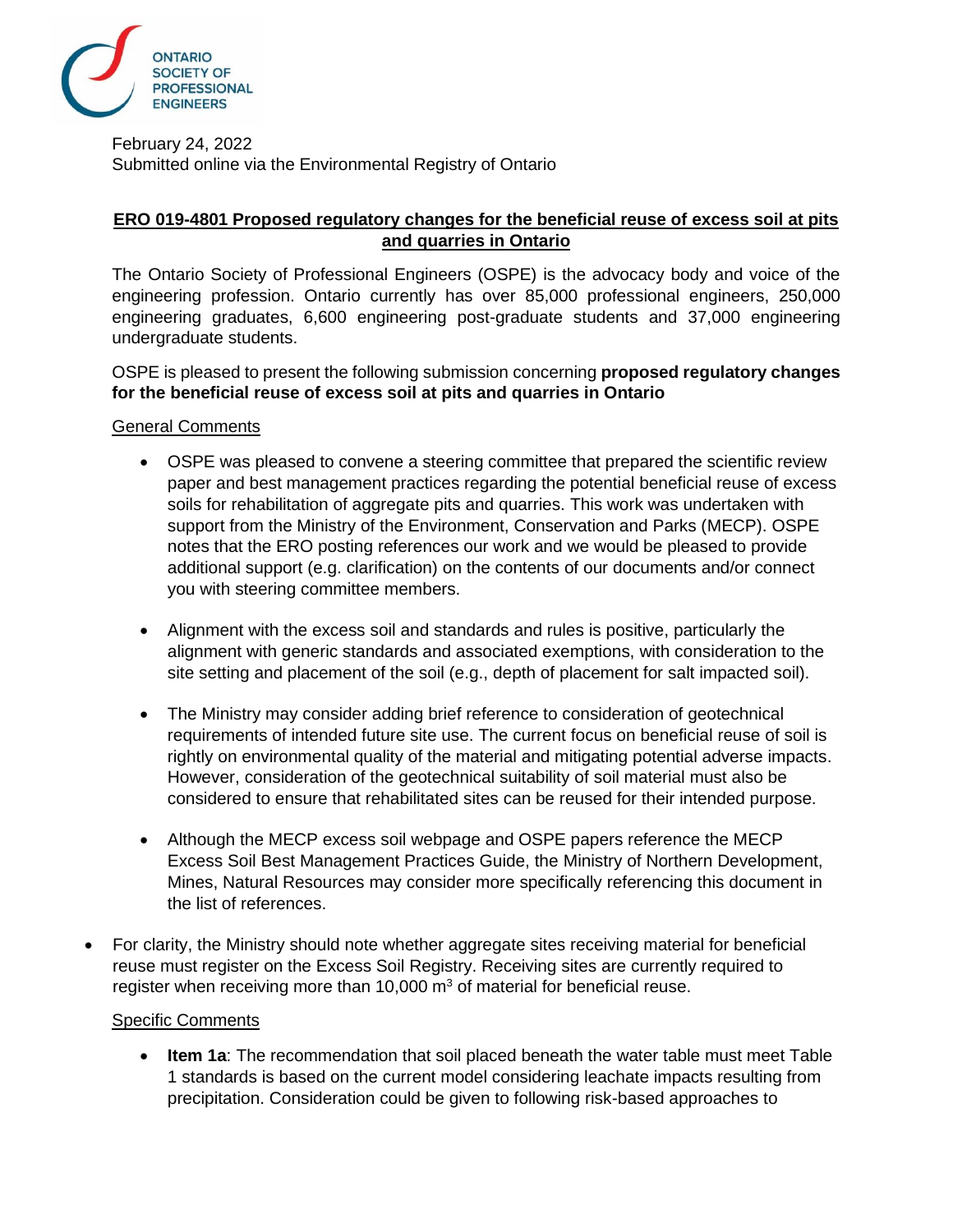determining whether impacts may occur using site specific data as described in the OSPE *[Scientific Report: Beneficial Reuse of Excess Soil at Aggregate Pits and Quarries](https://ospe.on.ca/wp-content/uploads/2021/04/April-19-2021-Scientific-Report-for-MECP.pdf)* document.

- **Item 1c**: What is the intent of "*when no other alternative is available, a site-specific standard development through the BRAT… may be used…*". Is the intent that the Beneficial Reuse Assessment Tool (BRAT) can be used to derive site specific standards, subject to Site Instrument requirements? Or is the intent to limit the use of the BRAT beyond the conditions described in O. Reg. 406/19 and the Excess Soil Rules? OSPE recommends that use of the BRAT be permitted subject to the same conditions as O. Reg. 406/19 and the Soil Rules (e.g., that work is undertaken by a qualified person as described in the MECP Excess Soil Rules and that site use characteristics must be reference in the Site Specific Instrument). The BRAT is based on the science and models used to derive the generic site condition standards and may be used by practitioners to confirm that beneficially reused soil will not cause adverse impacts with consideration to site specific data and future uses in mind.
- **Item 1 general:** The Ministry may consider clarifying how soil with regionally elevated background concentrations of select parameters may be beneficially reused. The Excess Soil Rules note that these soils may be beneficially reused if soil "within the area" is of similar quality, however, it is not clear how this exemption will be interpreted. For example, pits and quarries in the Ottawa Region may not be within Champlain Sea Deposits, however, these materials are ubiquitous in the Ottawa Region which may be interpreted as within the area of the reuse site. In circumstances where there is concern about adverse impact, consideration could be given to using the BRAT.
- **Item 1 general**: The Excess Soil Rules and existing ARA policies provide conditions for beneficial reuse of salt impacted excess soil. These require a minimum setback of 100 m from current potable water well(s) or area with an intended property use that may require a potable water well. These exemptions do not allow for consideration of additional data to determine whether an adverse impact is likely to occur. Pits and quarries where hydrogeological investigations have occurred may have data that would allow a qualified person to more fully assess the potential for salt impacts. The Ministry may clarify whether there are additional circumstances and/or data that may be considered for salt impacted soil in settings where a 100 m setback from existing or future potable well use cannot be achieved. For example, this could include consideration of a modified risk assessment process (or the like) that allows a Qualfied Person (QP) to articulate hydrogeological conditions, associated considerations, and recommended monitoring for adverse impacts (where appropriate).
- **Item 2, second bullet**: The conditions for QP involvement are reasonable. The Ministry may consider providing further clarification of expectations with respect to "final placement is overseen by a QP". It may not be practical nor necessary for a QP to be present during all final soil placement activities, however, a QP may develop the plan and procedures for soil placement and may assist with training and/or auditing of placement activities. OSPE would be pleased to work with the MNDMNRF to develop guidance documents and/or provide channels to communicate with our members – many of which are QPs.